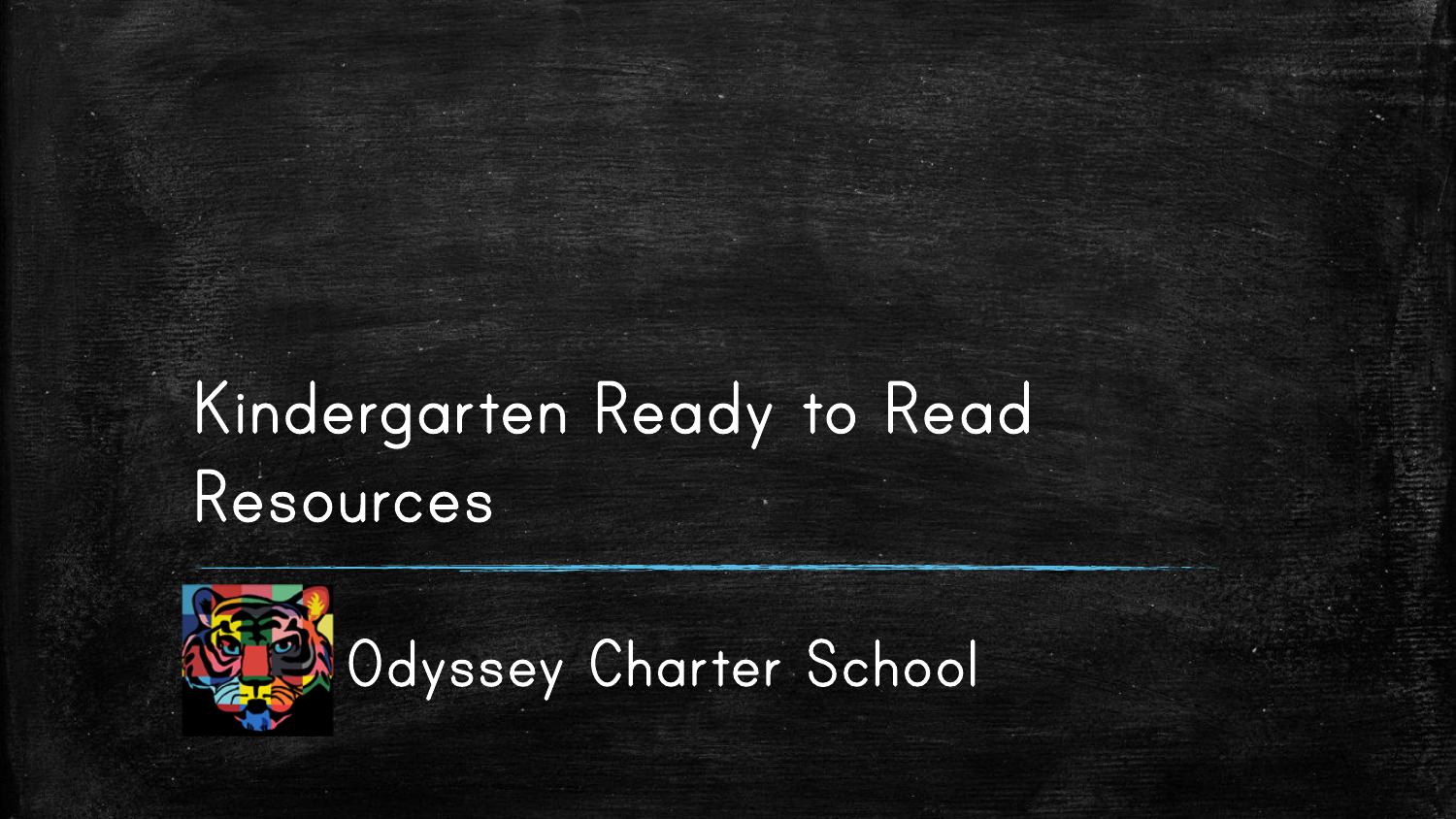#### Parent Notes

This presentation will:

- **"** give you ideas for goals to set when working with your child
- digital and community resources and ideas on how to use them
- information on sight words, ways to practice and correct, and Odyssey's Kindergarten sight words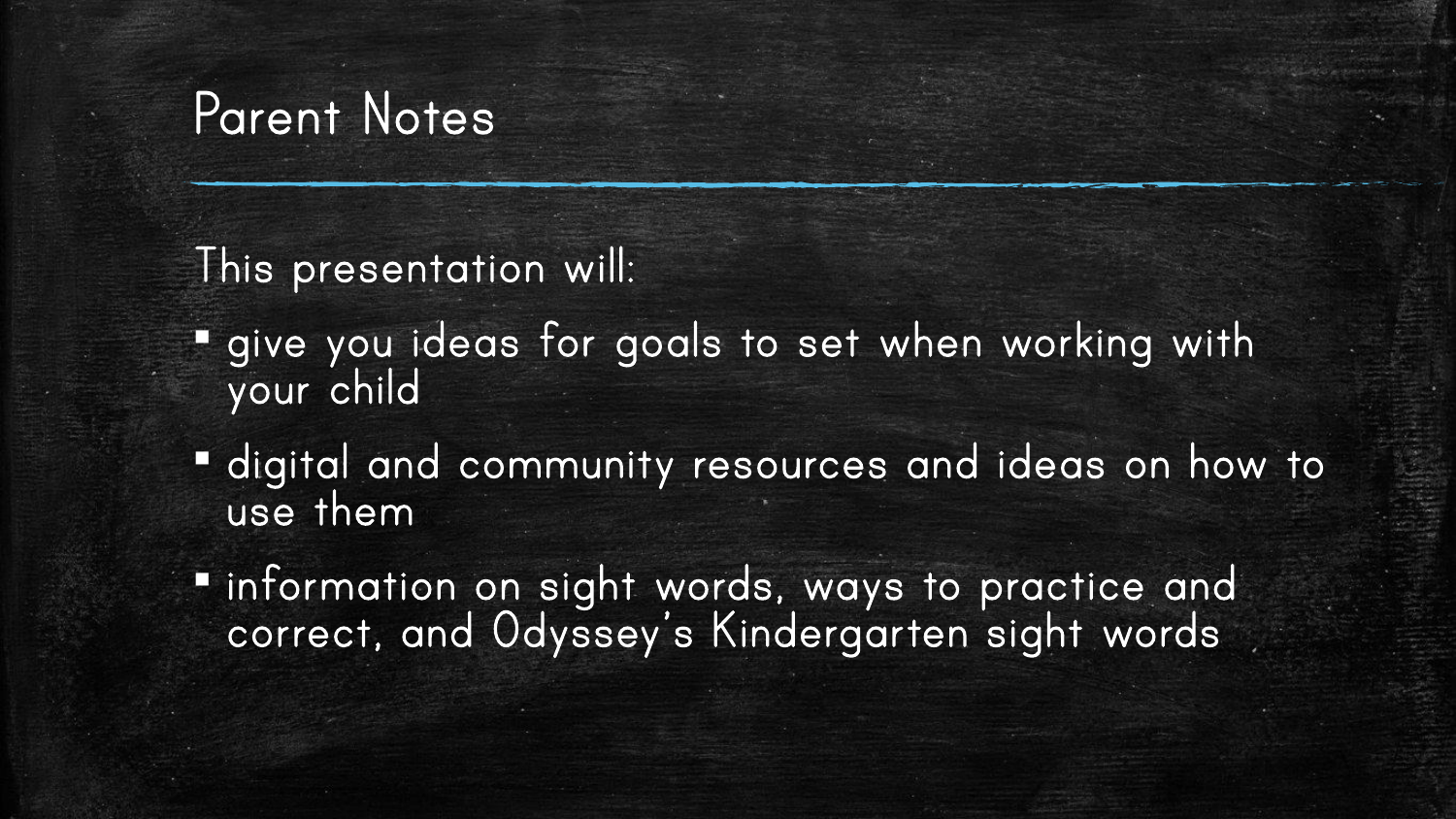#### Parent Notes -- Goals

Goal 1: Child can identify all letters-when including capital and lower case forms of the letter that make 52 total letters to learn. Example: A and a

Goal 2: Child can identify letter sounds, including short and long vowel sounds.

Example: "m" says mmm like monkey "a" say's *ah* like apple and *a* like ape.

Goal 3: Child can identify Odyssey sight words.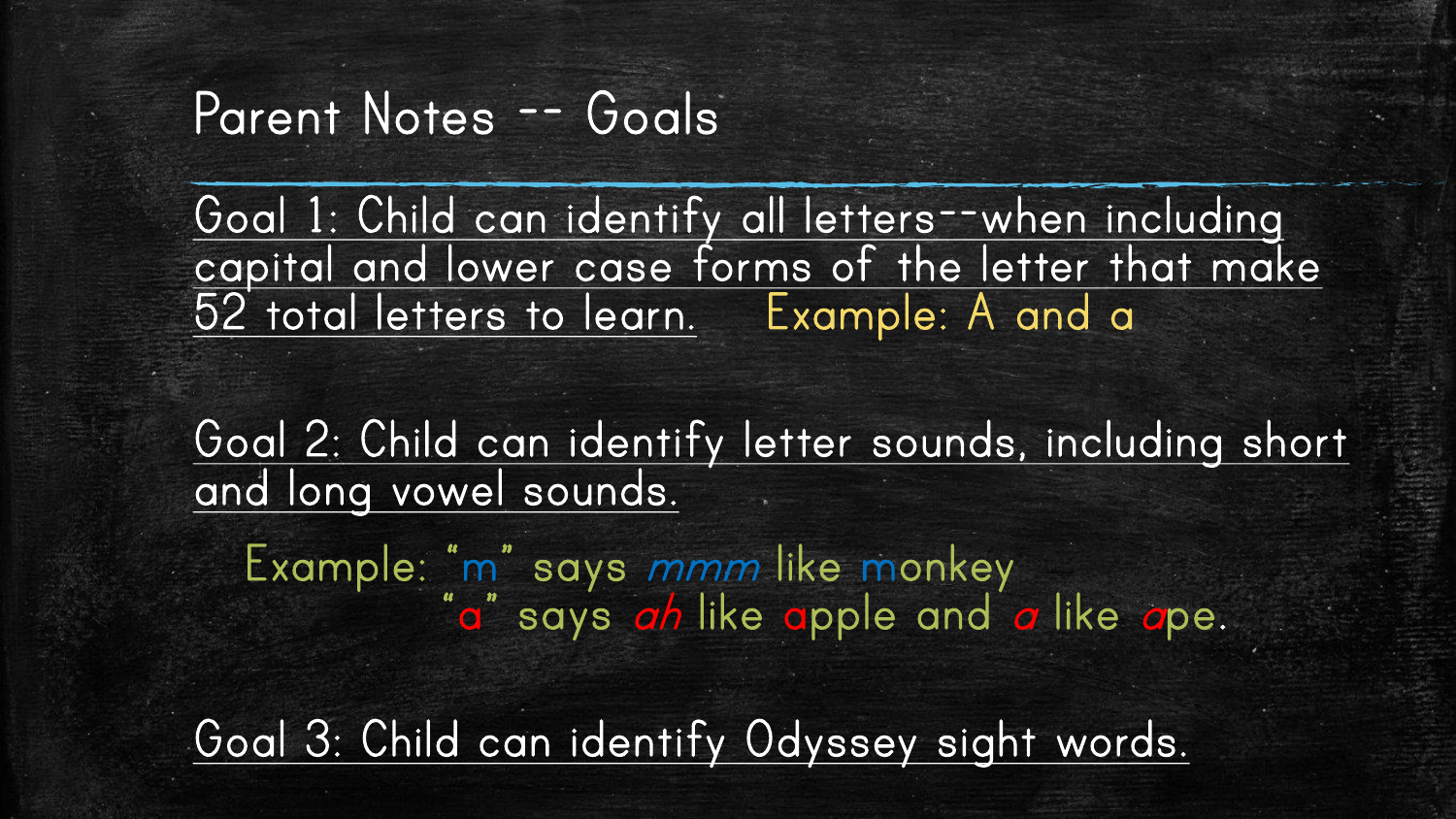### Parent Notes – Goals

Goal 4: Child understands that letters come in different fonts, but it's still the same letter with the same sound. ▪ The first letter style is similar to children's print. - The second is a common font in books. ▪ The third is more like an adult print. Example:  $\alpha$  a  $\alpha$  g  $\alpha$  g  $g$  i ii j j j l l m m m q q q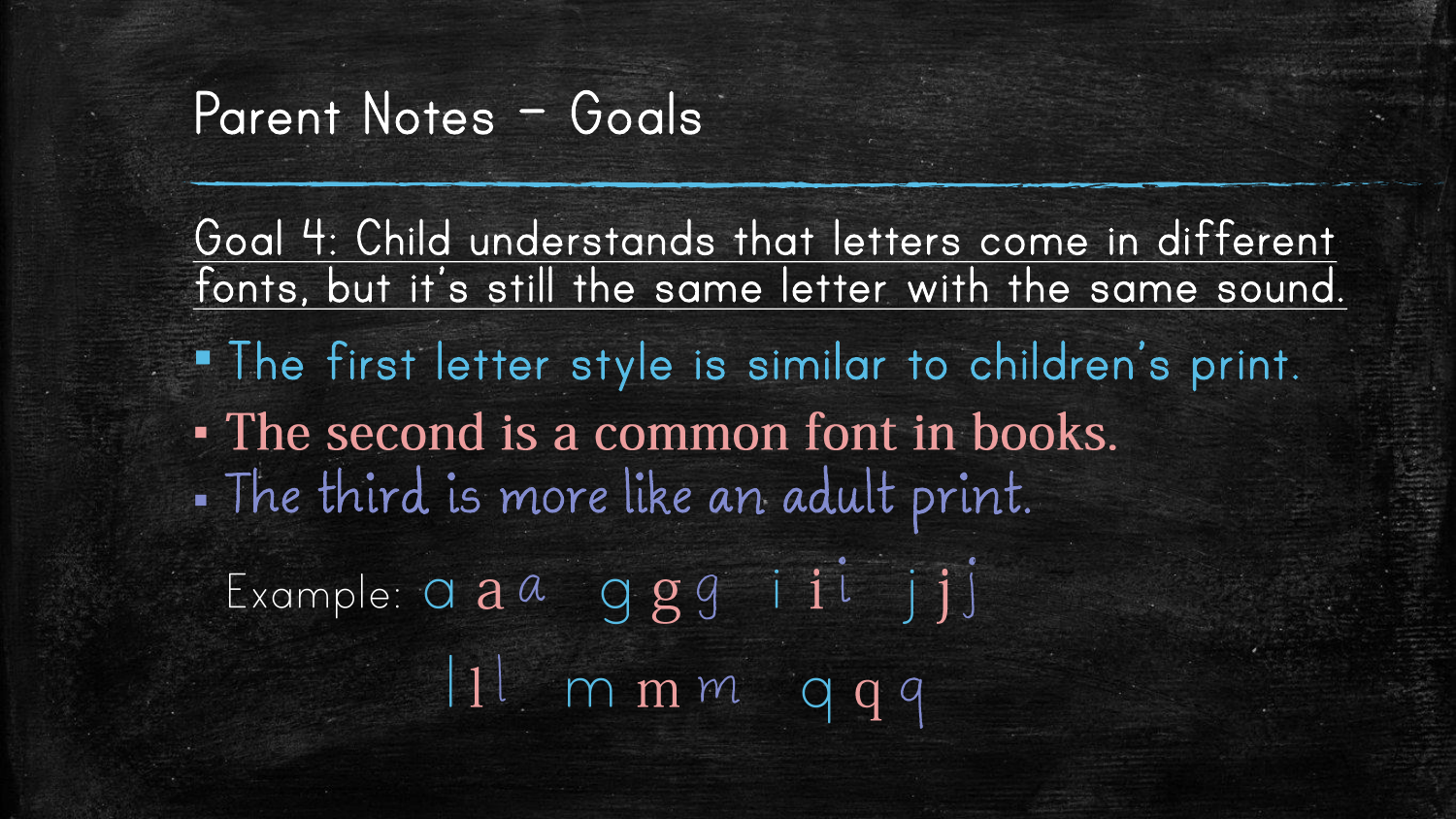#### Parent Notes – Digital Resources

Children use often use technology to watch videos and play games. Use that technology time to practice their letters, letter sounds, and sight words!

Remember to always practice internet safety when online.

Some of the websites we find helpful:

<http://www.abcfastphonics.com/> https://sightwords.com/ <https://pbskids.org/> <https://www.funbrain.com/> <http://www.abcya.com/> <http://more.starfall.com/> There are more website ideas in the Kindergarten Transition Packet.

For video servers such as Youtube, Youtube Kids, Vimeo and TeacherTube have free educational videos.

Try these key words when searching:

- alphabet
- letter sounds
- phonics
- sight words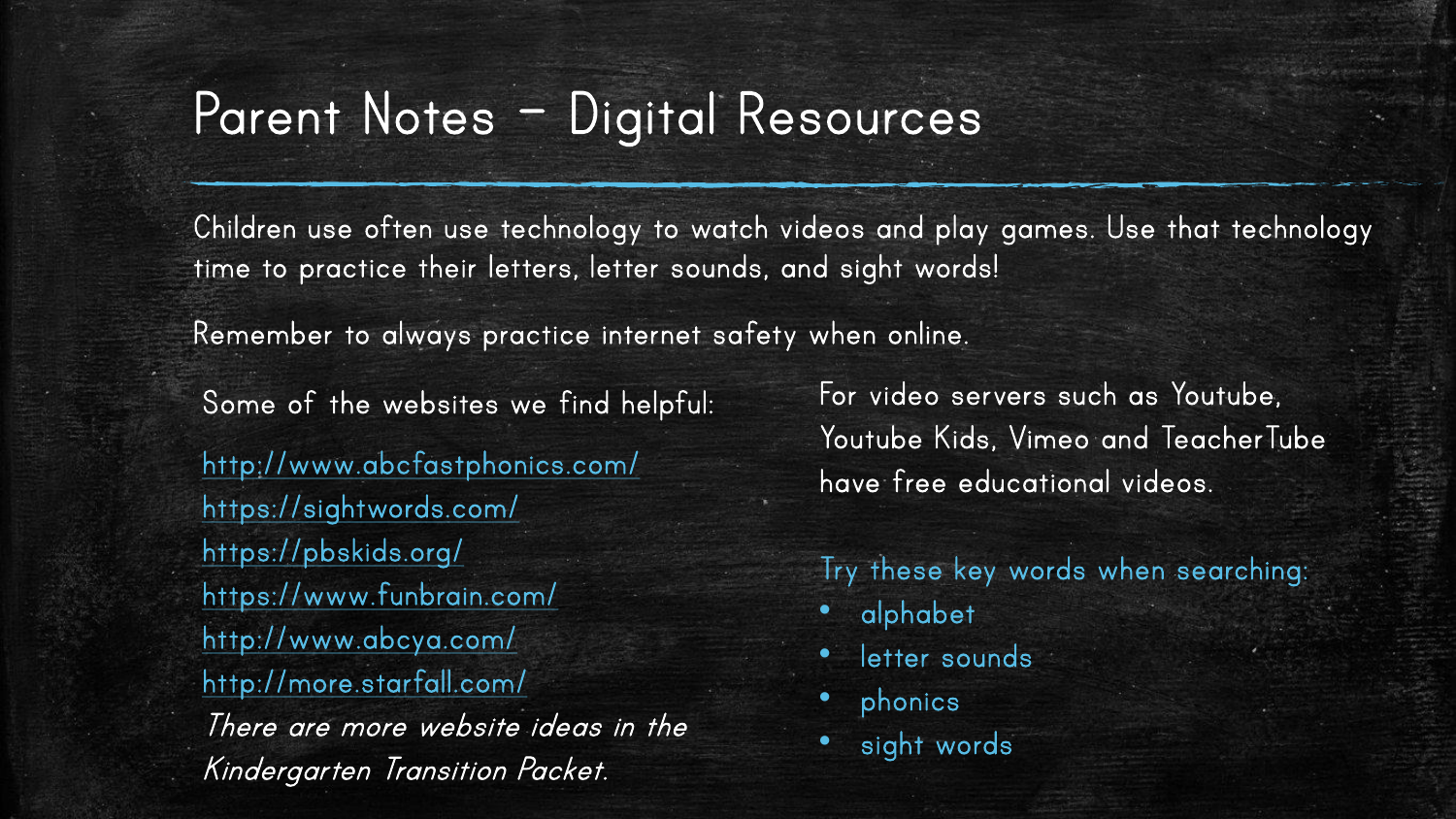# Parent Notes – Digital Resources

Georgia's Summer Reading Challenge is a partner with Get Georgia Reading. Through this partnership the entire state has access to free digital books all summer.

For more on the Summer Reading Challenge go to: http://tiny.cc/GAReading

#### FREE ACCESS TO DIGITAL BOOKS ALL SUMMER!

These digital books really bring stories to life and provide audio support that creates a truly magical experience for kids and teens, making the joy of reading fun for all!

Go to: http://thefutureinreading.myon.com/GetGAREADING

Login information:

School Name: Get Georgia Reading Username and password: read

https://www.lexile.com/fab/GA/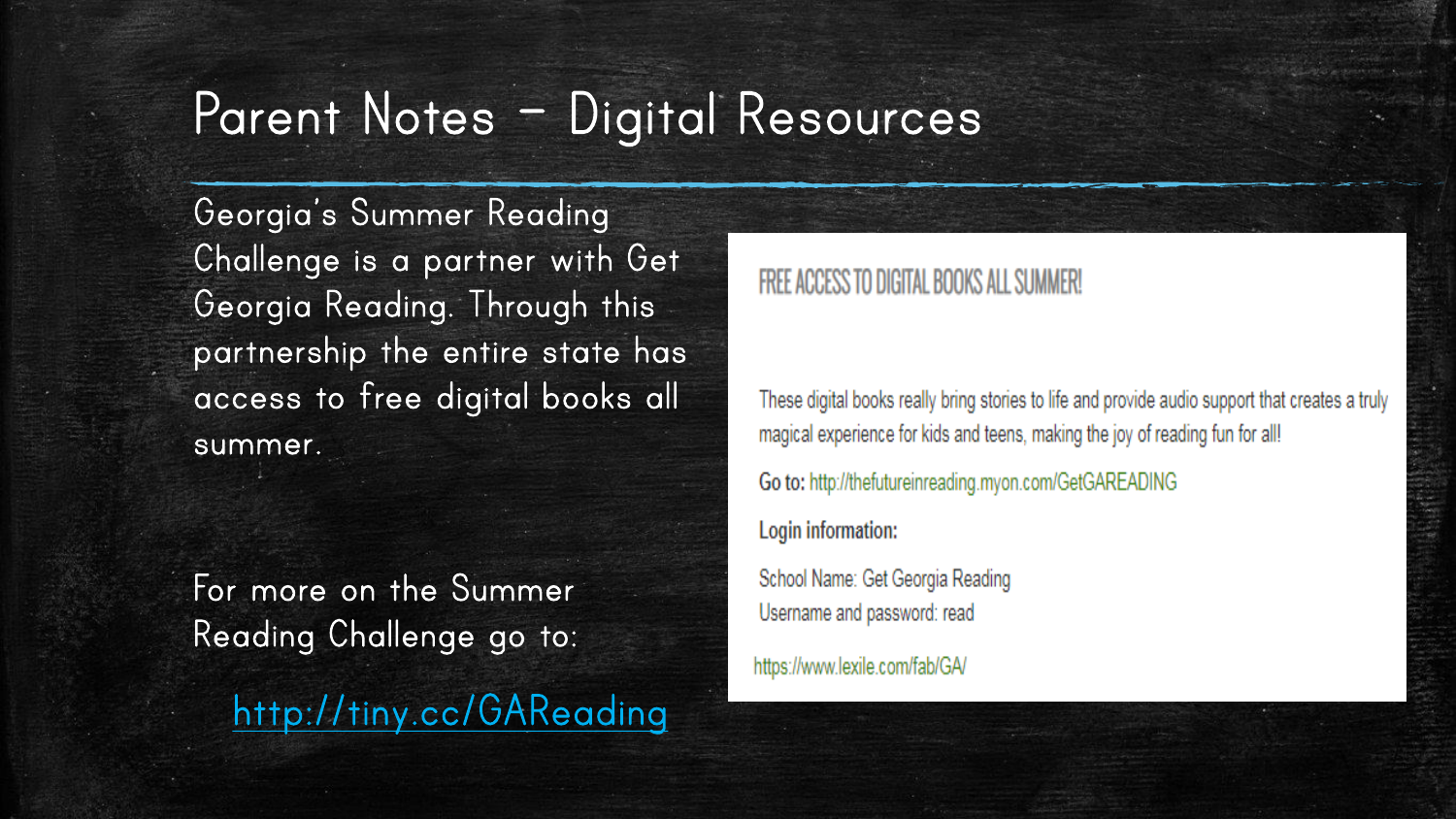# Parent Notes – Community Resources

Coweta libraries offer many FREE services including: book, audiobook and DVD checkouts, reading programs, museum and zoo passes, homework help, clubs, and more.

Check their website for more information: [http://cowt.ent.sirsi.net/client/en\\_US/default/](http://www.abcfastphonics.com/) 

Or visit one of the branches in person:

[Central Library 85 Literary Lane Newnan, GA 770-683-2052](http://www.abcfastphonics.com/) [Powell Branch 25 Hospital Road Newnan, GA 770-253-3625](http://www.abcfastphonics.com/) Senoia Branch 148 Pylant [Street Senoia, GA 770-599-3537](http://www.abcfastphonics.com/) [Grantville Branch 100 Park Drive Grantville, GA 770-683-0535](http://www.abcfastphonics.com/)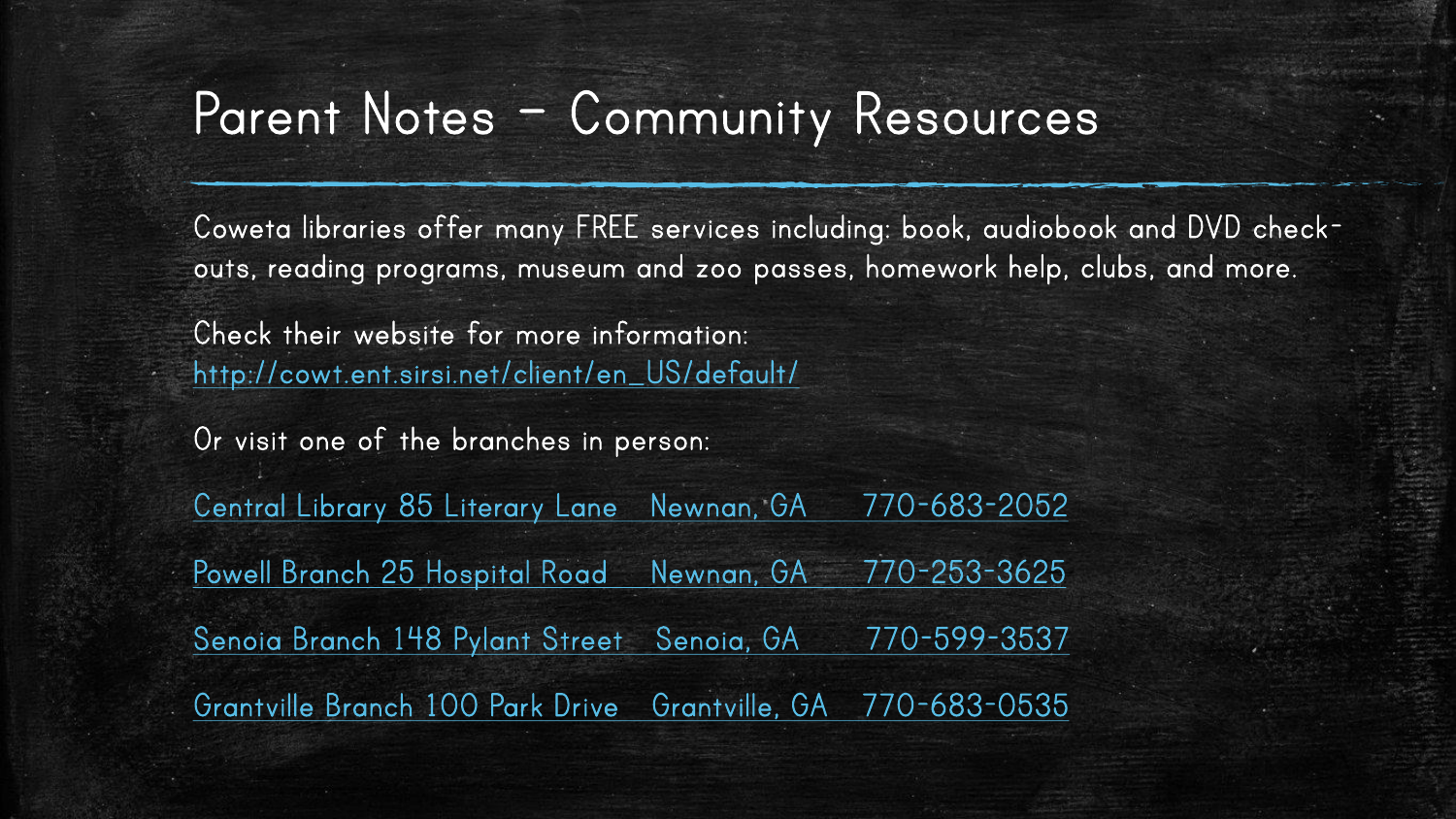### Parent Notes – Sight Words

### What are sight words?

Sight words are words that appear frequently in most of the texts people read. They are also known as high-frequency words for that reason! Sight words are usually not words that can easily be sounded out, which is why we learn them by sight.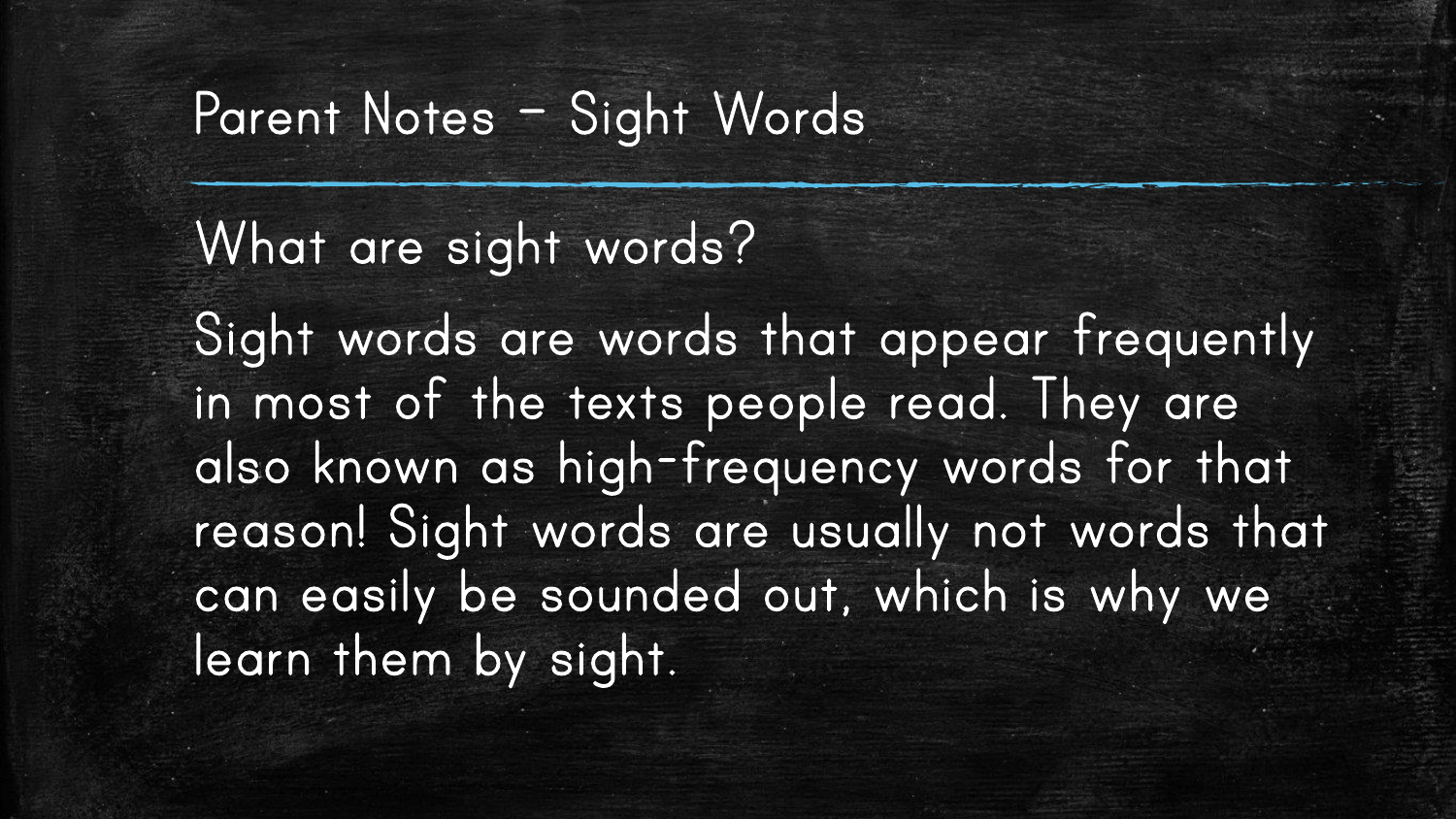# Parent Notes – Sight Words

When practicing sight words:

- Work with your child to understand that "a" and "A" are the same letter just in a different form (capital and lower case).
- Give your child an example of the sight word in a sentence. Invite your child to create sentences with the sight word.
- Try some of the ideas at <https://sightwords.com/>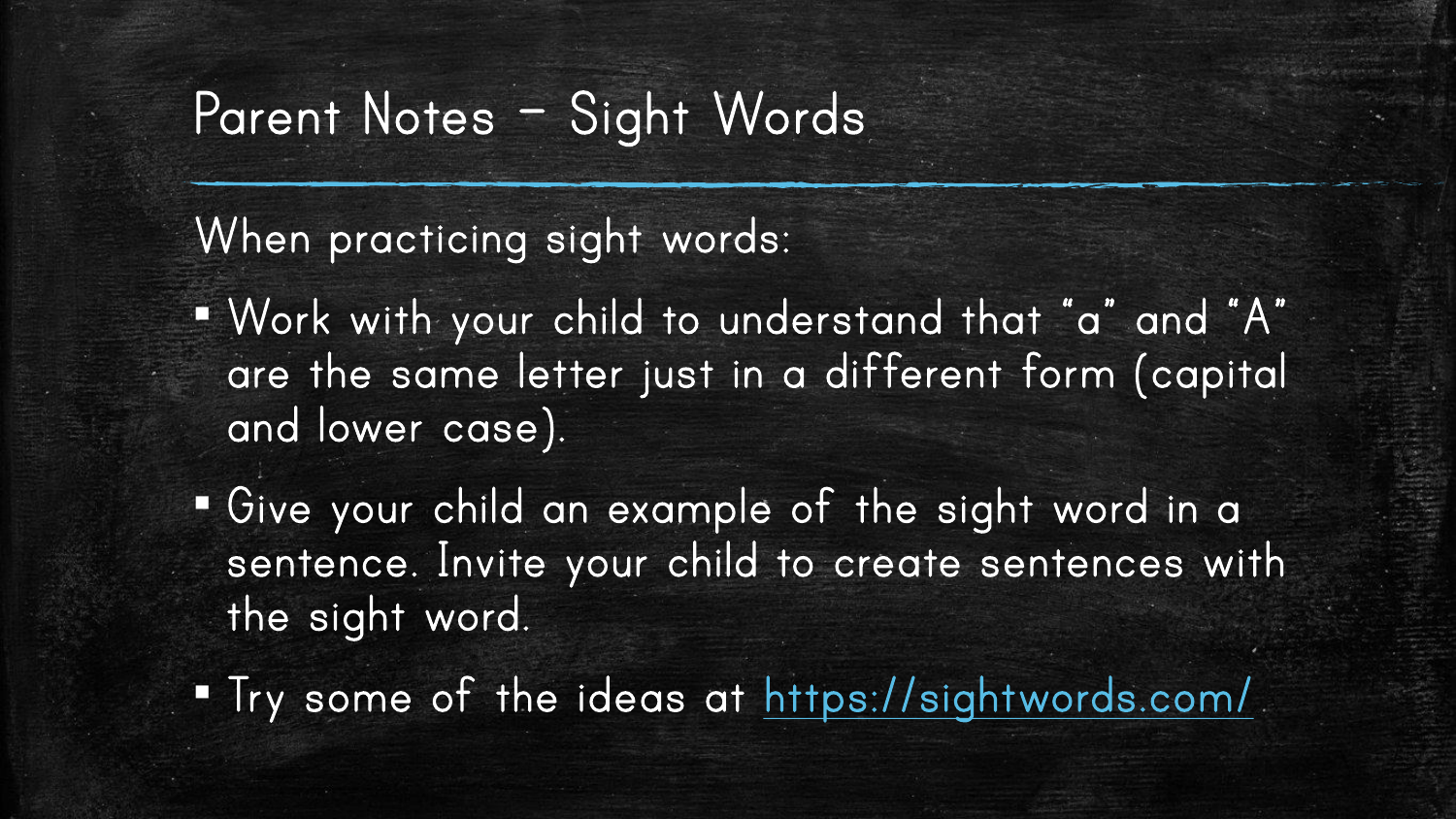# Parent Notes – Sight Words – See and Say Method

Be sure to hold the flash card at arm's length from your body, and at arm's length from the child. The flash card also needs to be held at the child's eye level. We want to make sure that the child is focused on the written word on the flash card, not on your face or mouth.

Each and every time the sight word is read aloud, the person saying it should use two fingers, their index and middle fingers, to trace the arrow on the flash card from left to right, thereby "underlining" the word. This helps keep the child's attention focused on the written word, which will help them to become familiar with and memorize the word and its correct spelling.

By using this technique, the child will hear and say the word at least seven times, and hear it used in a short sentence, all while looking intentionally at the written word on the flash card. In the following techniques we will add extra stimulation, using the kinesthetic sense and adding spelling to make an even deeper cognitive impression.

Here is a sample script for you to follow: Adult: Let's learn a new word. My turn. Ready? ONCE. Again: ONCE. What word? Child: ONCE. Adult: Yes! I ONCE was a little girl. Now it's your turn. Child: ONCE. Adult: Again. Child: ONCE. Adult: One more time. Child: ONCE. Adult: Good job!

More information can be found at https://sightwords.com/sight-words/lessons/see-say/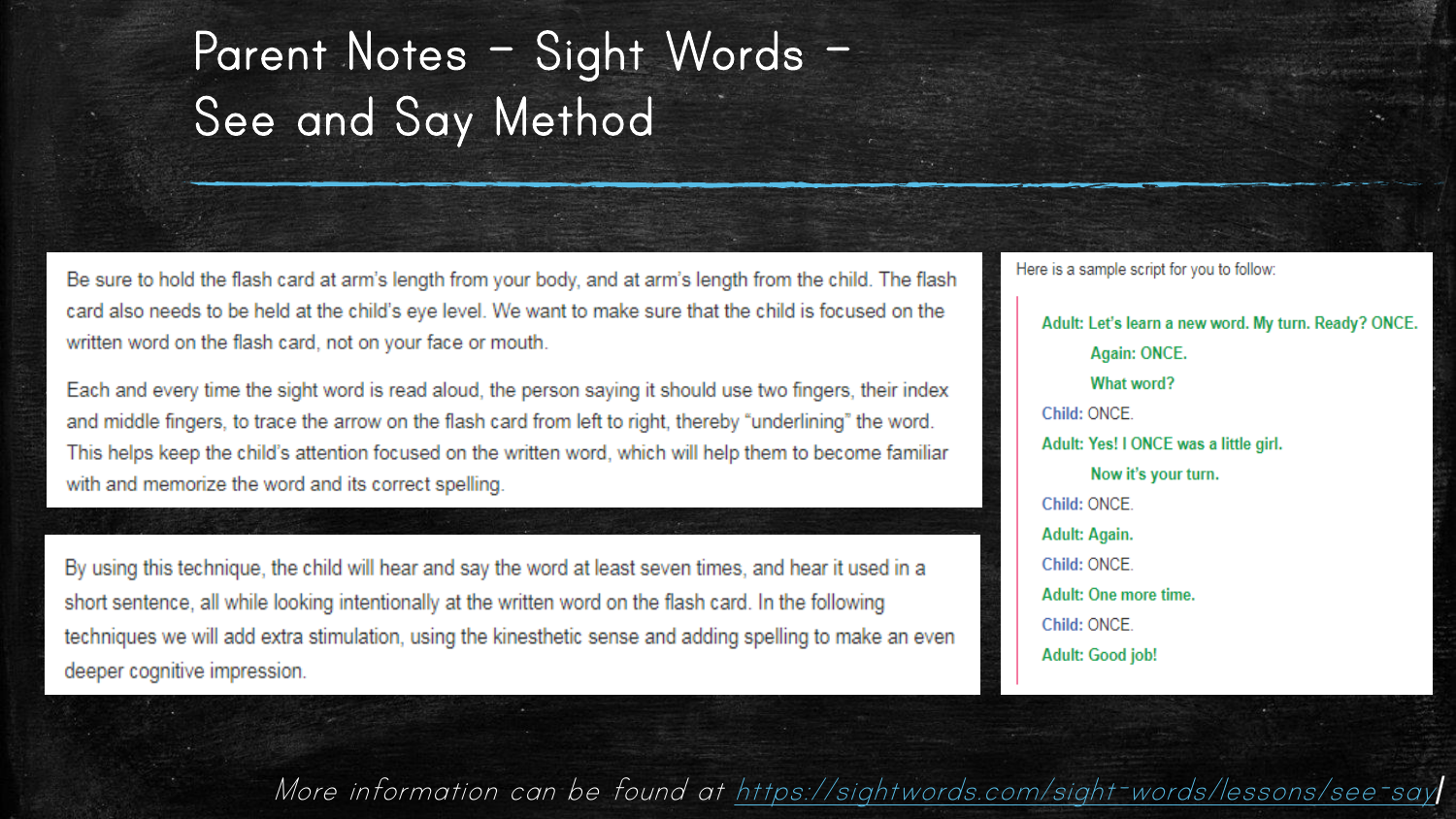# Parent Notes – Sight Words – Corrections Procedure

The purpose of this corrections procedure is to help the child learn the word. Focusing on the negative, shaming, discouraging, or punishing the child is counterproductive, as it only draws the child's attention away from the task at hand. Rather, we want to place the emphasis on the child's correctly learning the target word that is causing difficulty.

We use the sight words corrections procedure when the child incorrectly reads a word or takes more than five seconds to read a word. The corrections procedure takes just 20 seconds and gives the opportunity for 6 repetitions of the correct word:

For example, if the mistaken target sight word is should, then we would respond as follows. Each time the child says the word, the adult should rapidly move their finger underneath the word on the card, from left to right. During the correction, we move our finger under the printed word, to draw the child's attention to the word and to cement the connection between the written and spoken word. We also use the word in a sentence to help the child understand the meaning of the word.

Adult: That word is SHOULD. What word? Child: SHOULD. Adult: Again. What word? Child: SHOULD. Adult: Yes, SHOULD! We SHOULD brush our teeth before bed. What word? Child: SHOULD.

Following the correction, we continue on with the lesson or game. The procedure should be done at a brisk pace and should only take around 20 seconds, allowing you to stay in the flow of the sight words activity. Do not skip over the correction procedure! In fact, print out this PDF of the correction script and keep it with you as a handy reference whenever you are doing a sight words activity.

Notice how the entire focus of the correction was on teaching the child the correct word. We don't focus attention on the incorrect word, which wastes time and simply reinforces the wrong answer. While it is clear to the child that the original answer provided was not the right answer, the focus is completely on helping them to learn the correct answer. The corrections procedure is positive for the child and the teacher.

More information can be found at https://sightwords.com/sight-words/lessons/corrections/